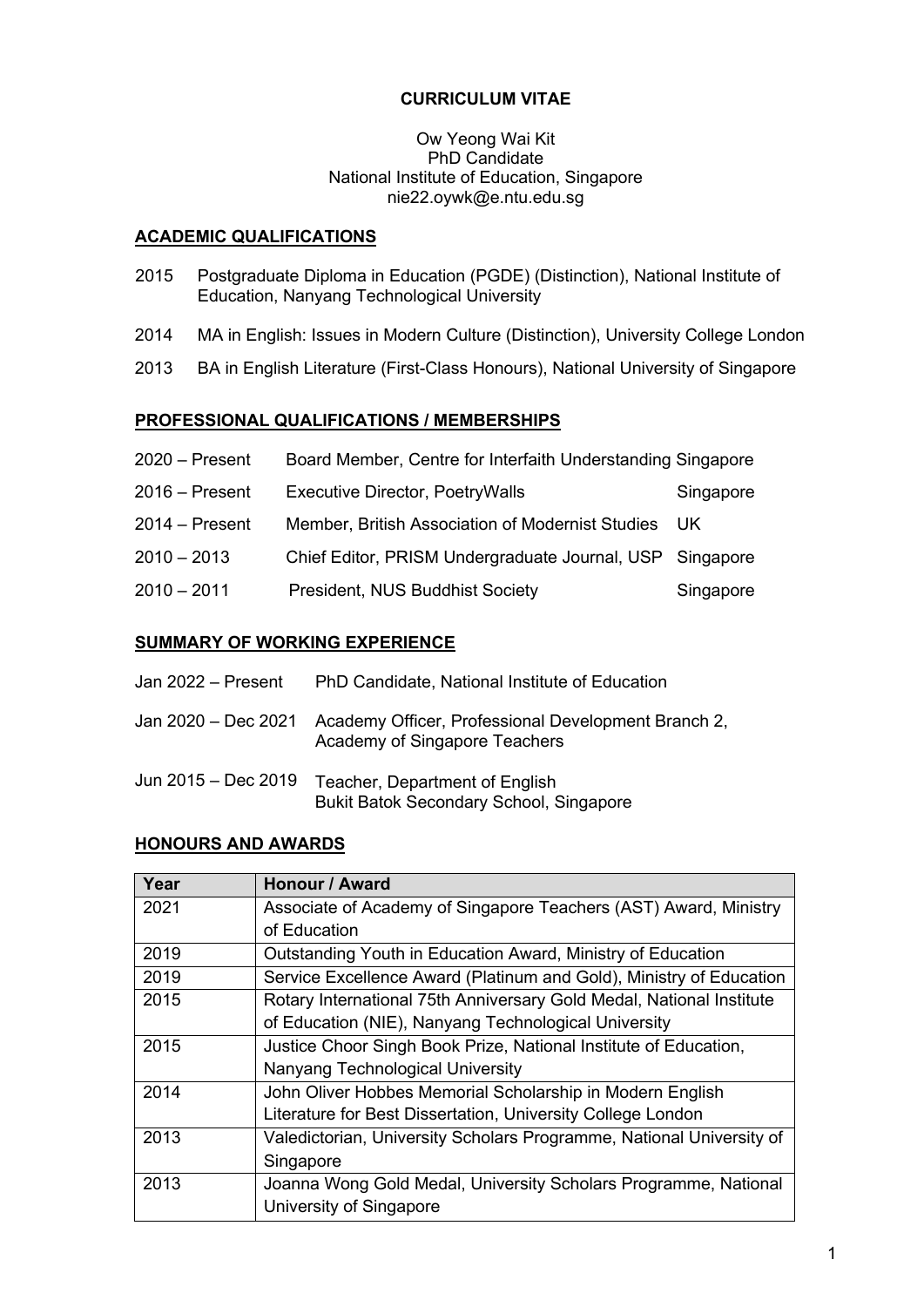| 2012 | National University of Singapore Society Medal for Outstanding All- |
|------|---------------------------------------------------------------------|
|      | Round Achievement, National University of Singapore                 |
| 2010 | Singapore Ministry of Education Teaching Scholarship                |

# **SELECTED PUBLICATIONS**

# *Edited Books*

- *Love and Life at the Gallery,* co-edited with Genevieve Wong (Singapore: Poetry Festival Singapore, 2020).
- *Love at the Gallery,* co-edited with Genevieve Wong (Singapore: Ethos Books, 2017).
- *SG Poems 2015-2016*, co-edited with Eric Valles, Ian Chung, Tan Chee Lay, Chow Teck Seng, Azhar Ibrahim, and K. Kanagalatha*.* (Singapore: Ethos Books, 2015).
- *From Walden to Woodlands: An Anthology of Nature Poems*, co-edited with Muzakkir Samat (Singapore: Ethos Books, 2015).

## *Articles and Book Chapters*

- "The Power of Literature Knowledge Organisers", in *The World, the Text, and the Classroom: Teaching Literature in Singapore Secondary Schools*, eds. Dennis Yeo, Ann Ang, and Suzanne Choo (Singapore: Pearson, 2020), 94-114.
- "She Walks Like A Free Country: Amanda Chong's *Professions* and Jennifer Anne Champion's *Caterwaul*." *Cha: Asian Literary Journal*. Issue 41. Sep 2018. Web. <https://chajournal.blog/2018/08/21/free-country>.
- "What We Stay Alive For", in *Practices of Inquiry: Through the Lens of the Student Teachers*, ed. Chua Bee Leng (Singapore: NIE, 2017), 16-25.
- "Bearing Fruit: The Rise of Singapore's Civil Society", in *The Birthday Book*, ed. Malminderjit Singh (Singapore: Ethos Books, 2016), 166-169.
- "The Deep Restlessness of Alvin Pang." *poetry.sg*. 14 July 2016. Web. <https://www.poetry.sg/alvin-pang-intro>.
- "Refrain of the English Teachers", in *50 Years, 50 Voices: 50 Years of English in Singapore Schools*, eds. Philip McConnell and Genevieve Wong (Singapore: ELIS, 2015): 71.
- "A Heretic's Dream of Salvation." *Interreligious Insight* 12.2 (Dec 2014): 54-64.
- "'Our Failure of Empathy': Kevin Carter, Susan Sontag, and the Problems of Photography." *Think Pieces: A Journal of the Joint Faculty Institute of Graduate Studies, University College London* 1.1 (2014): 9-17. 10.14324/111.2058-492X.002. <https://discovery.ucl.ac.uk/id/eprint/1458035>.
- "Silence, Simplicity and Sacredness: Buddhist and Catholic Monasticism in Contemporary Film." *Interreligious Insight* 11.2 (Dec 2013): 58-66.
- "Karen Armstrong's Charter for Compassion: Implication for Inter-Religious Efforts in Singapore." *Canons* 9.1 (2013): 1-17.

## *Commentaries and Creative Writing*

'diatribe / diamantine." *Quarterly Literary Review Singapore* (*QLRS*). Vol. 20 No. 2. Apr 2021.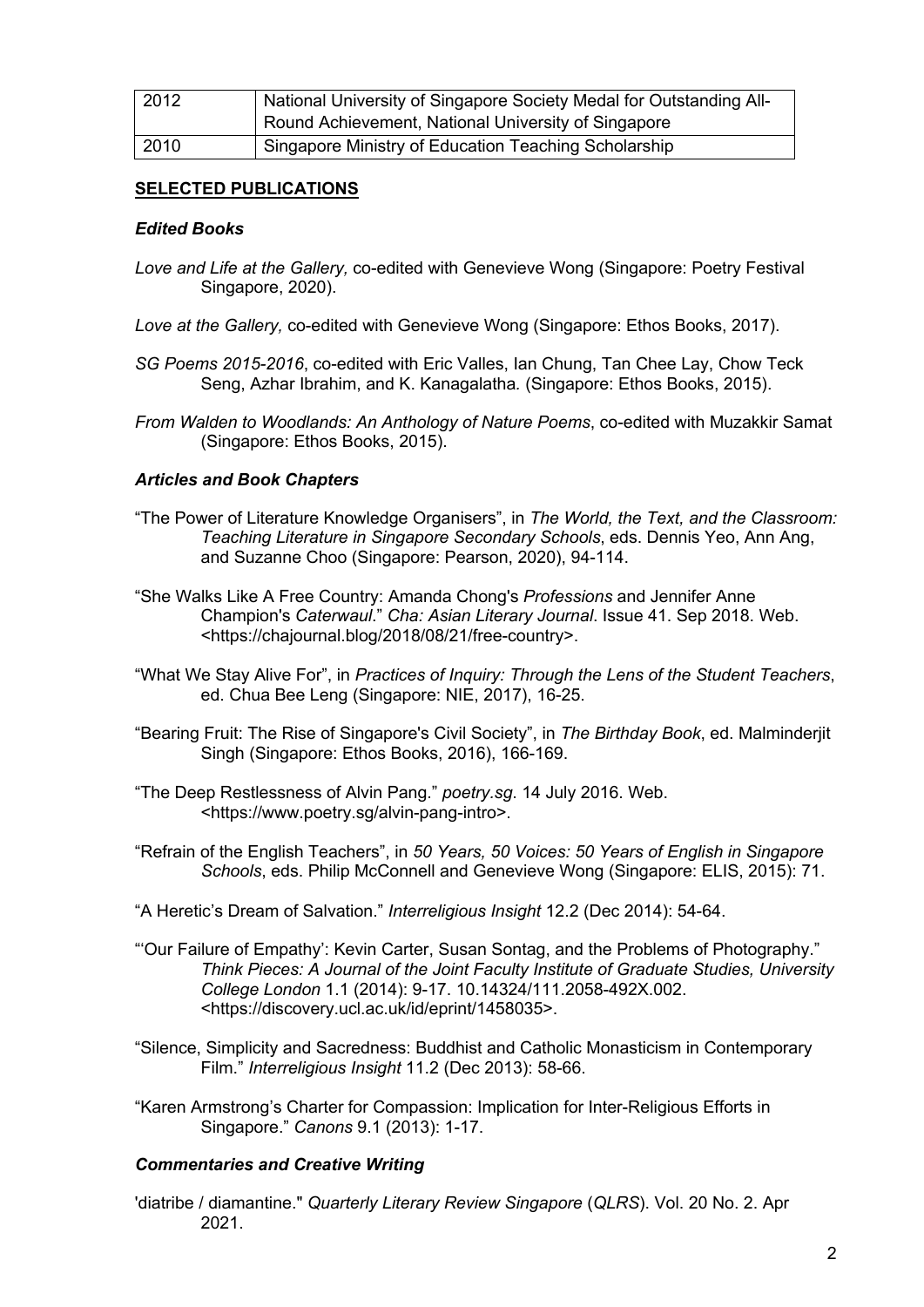- "In turbulent times, the young need the arts more than ever." *The Straits Times*. 21 Feb 2021: A23.
- "Strength in Solitude: A Teacher's Testimony". *SingTeach Virtual Staff Lounge*. Oct 2020. Web. <https://singteach.nie.edu.sg/strength-in-solitude-a-teachers-testimony>.
- "'Cher, stay at home boring leh' a teacher's response to 3 common messages from students." *Today*. 27 May 2020.

"The Joy of Learning Club." *Schoolbag*. 3 Jul 2019.

'Homichlophobia." *Quarterly Literary Review Singapore* (*QLRS*). Vol. 17 No. 3 Jul 2018

"Playing the cards right for literature." *The Straits Times*. 10 Apr 2017.

"Banning the name of God (for some)." *The Interfaith Observer.* 15 Apr 2014.

- "Singapore's students get proactive about interfaith peace." *The Interfaith Observer.* 15 Nov 2013.
- "Youth can take the initiative in combating xenophobia." *The Straits Times*. 14 Apr 2012: D14.

"Spare a thought for the 'aunty' serving you." *The Straits Times*. 31 Mar 2012: D6.

"A lesson or two from Dublin." *The Straits Times*. 3 Mar 2012: D10.

"Let youth lead interfaith efforts on campus." *The Straits Times*. 25 Feb 2012: D18.

"Dotting the *i* for Singapore." *The Straits Times*. 24 Dec 2011: C11.

"Sense of being an outsider hits home." *The Straits Times*. 8 Oct 2011: D12.

"Sharing our piece of the Singapore Story." *Today*. 16 Aug 2011: 14.

"Youth interfaith efforts can make a difference." *The Straits Times.* 16 Apr 2011: D8.

"Comedy is no joke." *The Straits Times*. 26 Mar 2011: D12.

"Study trip turns into spiritual odyssey." *The Straits Times.* 29 Jan 2011: D7.

"Transported by Japan's roads and trains." *The Straits Times*. 13 Sep 2010: B8.

"Tak kenal maka tak cinta." *Berita Harian*. 22 May 2002: 13.

#### **CONFERENCES AND SYMPOSIUM PAPERS**

## **"Enlivening Singapore Literature in the Classroom: The Case of Haresh Sharma's** *Off Centre***"**

 $3<sup>rd</sup>$  Singapore Literature Conference (organised by Poetry Festival Singapore) 31 July 2021 (paper accepted, forthcoming)

#### **"The Power of Knowledge Organisers in the Singapore Secondary English Literature Classroom"**

Teachers' Conference and ExCEL Fest (organised by the Academy of Singapore Teachers, Ministry of Education, Singapore) 2 June 2021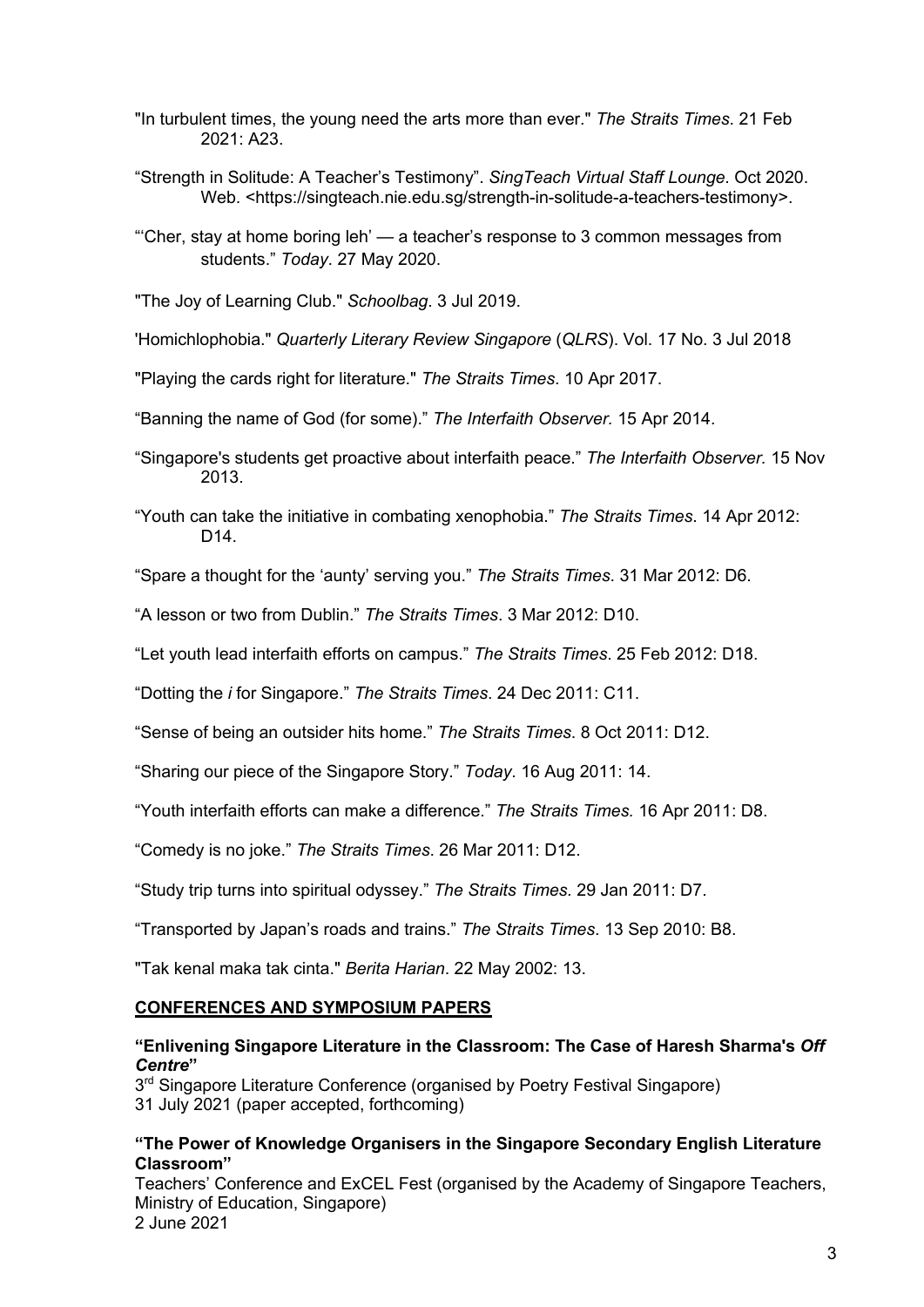### **"The Power of Knowledge Organisers in a Singapore Secondary English Literature Classroom"**

55<sup>th</sup> International Regional English Language Centre (RELC) Conference 17 March 2021

#### **"Teaching Asian Poetry in the Literature Classroom"**

ELLB Literature e-Symposium (organised by the English Language and Literature Branch, Curriculum Planning and Development Division 2, Ministry of Education, Singapore) Co-presented with A/P Suzanne Choo, Dominic Nah, Sandra Teng, and Liew Pei Li 26 Aug 2020

#### **"Teaching Asian Poetry in the Literature Classroom"**

Teacher-Led Workshop for the Academy of Singapore Teachers Co-presented with A/P Suzanne Choo, Dominic Nah, Sandra Teng, and Liew Pei Li 6 Aug 2020

#### **"Longing and Belonging: Explorations of Identity in Wena Poon & Alfian Sa'at's Short Stories"**

2<sup>nd</sup> Singapore Literature Conference (organised by Poetry Festival Singapore) National Library Singapore 27 July 2019

#### **"Examining Singapore Literature in English: What and Who do We Read, and Why? | What's Worth Learning by Heart?"**

1<sup>st</sup> Singapore Literature Conference (organised by PoetryWalls and the National University of Singapore, Faculty of Arts and Social Sciences) Co-presented with Prof Koh Tai Ann and moderated by A/P Loh Chin Ee LASELLE College of the Arts 29 July 2017

#### **"The Politics of Race in Contemporary Singaporean Short Stories: Alfian Sa'at and Wena Poon"**

Faculty Institute of Graduate Studies Forum on 'Race' University College London 28 Mar 2014

## **"'Our Failure of Empathy': Kevin Carter, Susan Sontag, and the Problems of Photography"**

Faculty Institute of Graduate Studies Forum on 'Empathy' University College London 1 Nov 2013

### **"Born Again: Transcendence and Renewal in Narratives of Spiritual Rebirth"**

Inaugural USP Honours Research Conference National University of Singapore 14 Apr 2012

#### **"Faith and Globalization: Remodelling Mosques in Singapore"**

3<sup>rd</sup> Tony Blair Faith Foundation Faith and Globalization Student Conference National University of Singapore 31 Aug 2010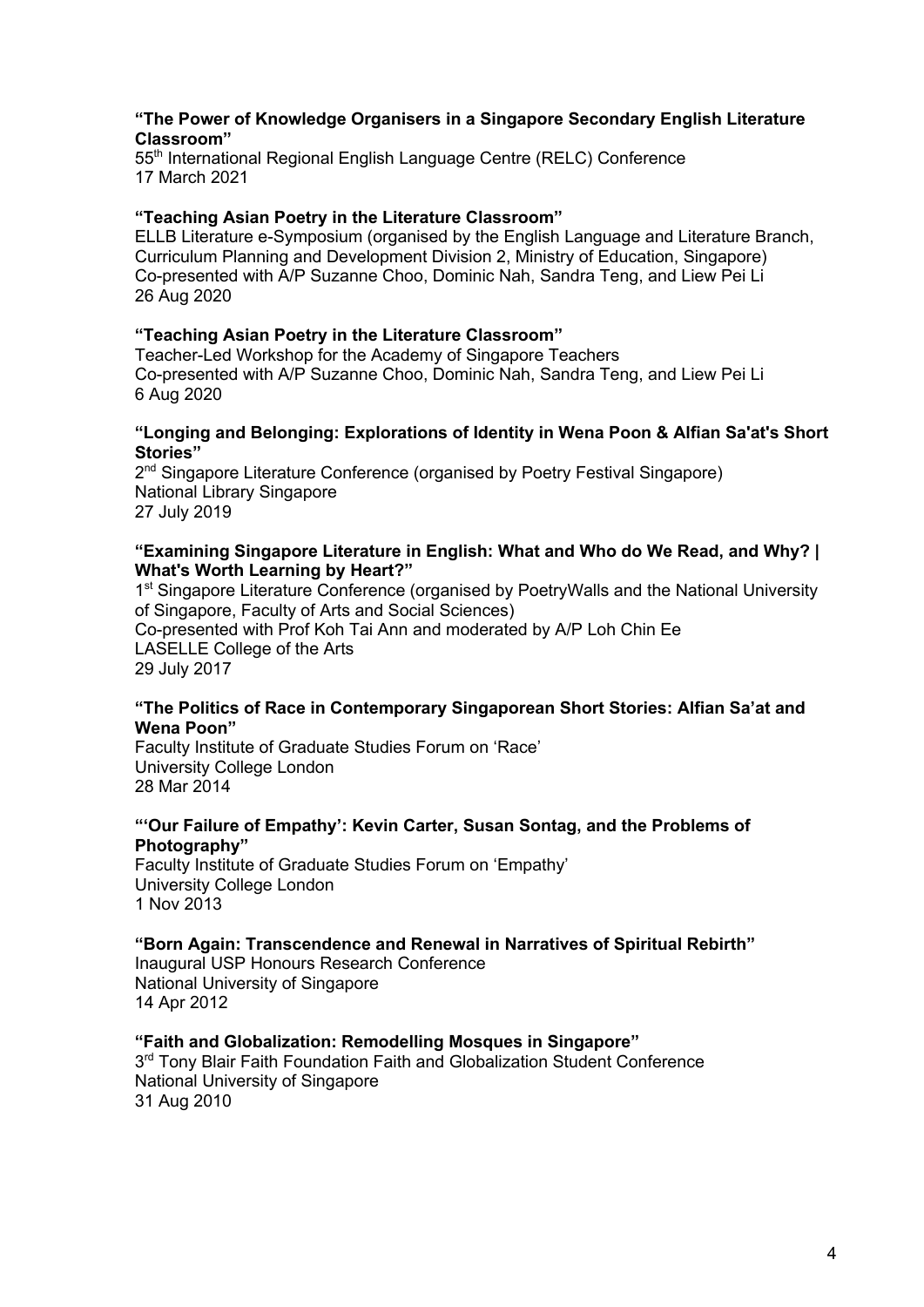# **RESEARCH INTERESTS**

Contemporary and twentieth-century poetry (Geoffrey Hill; T.S. Eliot; W.H. Auden; Ezra Pound; W.B. Yeats); modern and postmodern literature and religion (theology of language); ecopoetry (Mary Oliver; Gary Snyder; Wendell Berry); literature pedagogy (teaching of poetry); Singapore literature (Edwin Thumboo; Alfian Sa'at; Wena Poon; Alvin Pang; Haresh Sharma).

# **Journal Articles**

- Ow Yeong, W.K. (2018, Sep.). She Walks Like A Free Country: Amanda Chong's *Professions* and Jennifer Anne Champion's *Caterwaul*. *Cha: Asian Literary Journal*, 41. <https://chajournal.blog/2018/08/21/free-country>.
- Ow Yeong, W.K. (2014, Dec.). A Heretic's Dream of Salvation. *Interreligious Insight, 12*(2), 54-64. <https://90198366-107c-42f8-b430 f665cff7a46d.filesusr.com/ugd/64c1dc\_6ff78f7ad00844f294463f75b00596df.pdf>.
- Ow Yeong, W.K. (2014). 'Our Failure of Empathy': Kevin Carter, Susan Sontag, and the Problems of Photography. *Think Pieces: A Journal of the Joint Faculty Institute of Graduate Studies, University College London* 1(1), 9-17. doi: 10.14324/111.2058- 492X.002. <https://discovery.ucl.ac.uk/id/eprint/1458035>.
- Ow Yeong, W.K. (2013, Dec.). Silence, Simplicity and Sacredness: Buddhist and Catholic Monasticism in Contemporary Film. *Interreligious Insight*, 11(2), 58-66. <https://90198366-107c-42f8-b430 f665cff7a46d.filesusr.com/ugd/64c1dc\_7b8aa94d7e814168b10841dfe0086954.pdf>.
- Ow Yeong, W.K. (2013). Karen Armstrong's Charter for Compassion: Implication for Inter-Religious Efforts in Singapore. *Canons*, 9(1), 1-17. <https://issuu.com/canonsjournal/docs/canons\_volix\_issuei\_special\_edition>.

# **Book Chapters**

- Ow Yeong, W.K. (2020). The Power of Literature Knowledge Organisers. In D. Yeo, A. Ang, & S. S. Choo (Eds.), *The World, The Text and The Classroom: Teaching Literature in Singapore Secondary Schools* (pp. 94-114). Pearson Education.
- Ow Yeong, W.K. (2017). What We Stay Alive For. In B.L. Chua (Ed.), *Practices of Inquiry: Through the Lens of the Student Teachers* (pp. 16-25). NIE.
- Ow Yeong, W.K. (2016). Bearing Fruit: The Rise of Singapore's Civil Society. In M. Singh (Ed.), *The Birthday Book* (pp. 166-169). Ethos Books.

Ow Yeong, W.K. (2015). Refrain of the English Teachers. In P. McConnell & G. Wong (Eds.), *50 Years, 50 Voices: 50 Years of English in Singapore Schools* (pp. 71). ELIS.

## **Conference Papers**

Ow Yeong, W.K. (31 July 2021, paper accepted, forthcoming). **"Enlivening Singapore Literature in the Classroom: The Case of Haresh Sharma's** *Off Centre***".** Paper presented at the 3<sup>rd</sup> Singapore Literature Conference, organised by Poetry Festival Singapore, at the National Library, Singapore.